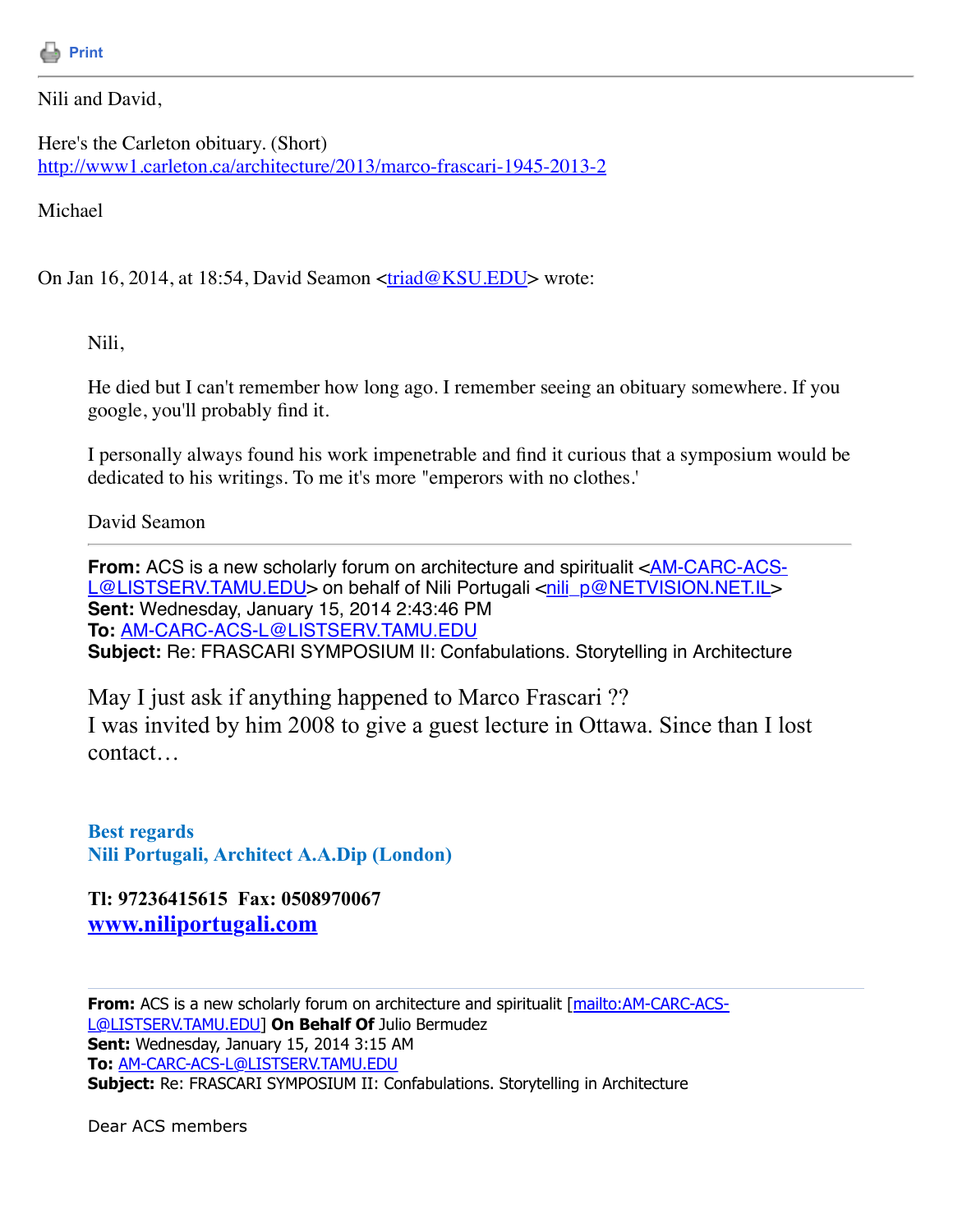I know that many of you knew Marco Frascari and/or his work. Therefore, it may be of your interest to know of the second symposium that Virginia Tech is hosting around him. Below is the information. Sorry for any cross-posting.

## **FRASCARI SYMPOSIUM II: Confabulations. Storytelling in Architecture March 28-29, 2014 WAAC, Virginia Tech, Alexandria, Virginia**

# **Eleven by Eleven CALL FOR ABSTRACTS**

We invite submissions of abstracts for 11-minute provocative scholarly presentations exploring some aspect of the conference theme and how it relates to Marco Frascari's research and storytelling. Developed submissions will be considered for a future publication.

Please submit abstracts of up to four hundred and eleven words for blind review no later than January 31, 2014. From the received abstracts, eleven will be accepted for oral presentation. Remaining submissions will be invited to present in a special audio / visual digital exhibition that will run for the duration of the symposium. Authors will be notified of their acceptance by February 15, 2014. All confirmed authors will be listed in the program.

Please submit your abstract to: **[confabulationssymposium@vt.edu](https://listserv.tamu.edu/cgi-bin/confabulationssymposium@vt.edu)**

### **Eleven x Eleven CALL FOR DRAWINGS**

We invite you to contribute an original architectural drawing to be exhibited in conjunction with selected drawings by Marco Frascari. All drawings must be formatted in modules of  $11'' \times 11''$ (e.g., 11"x11", 11"x22", etc.). Drawing media is open, however, drawings will be displayed and attached to the wall from the upper two corners. Identification of the author as well as any other information such as a title and date should be secured to the back of the work. The drawings will not be returned, as they will become part of the permanent archival collection for the new Paola and Marco Frascari Room in the WAAC Library. In case of digital drawings, only printed copies will be accepted. Submit your drawings by February 28th, 2014 to:

**Confabulations WAAC Virginia Tech 1001 Prince Street Alexandria, VA 22314**

# **Symposium Schedule**

Confabulations, the Second Frascari symposium is organized over the course of two days to examine how storytelling integrates, extends or challenges notions of architecture.

**Day I** consists of presentations by a group of invited speakers with a range of experience levels whose work holds significance in relation to Frascari's oeuvre and the conference theme. The speakers are: Carolina Dayer, Federica Goffi, David Leatherbarrow, Alberto Pérez-Gómez, Claudio Sgarbi and Angeliki Sioli.

The keynote speaker is Elaine Scarry, Professor of English and American Literature and Language and the Walter M.Cabot Professor of Aesthetics and the General Theory of Value at Harvard University.

**Day II** hosts presentations by 11 speakers to be determined through the Eleven by Eleven call for abstracts.